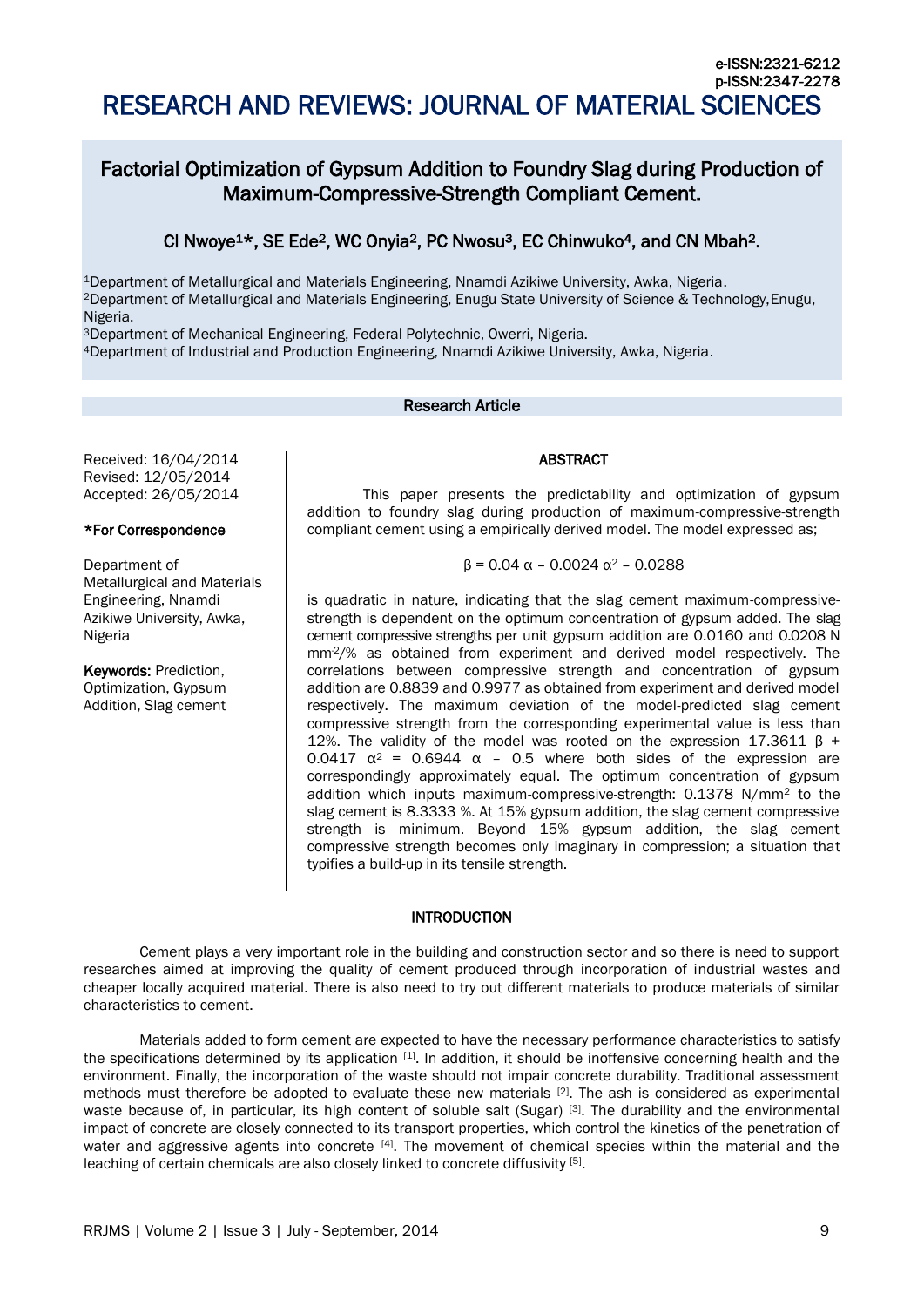#### e-ISSN:2321-6212 p-ISSN:2347-2278

Research [6] has shown that the essential components of blast furnace slag are the same oxide (such as lime, silica, and aluminum) as are present in Portland cement but differ in proportion. Blast furnace slag is a byproduct obtained in the manufacture of pig iron in the blast furnace. It has been put into considerable use in the road and building industries and in the production of cementing materials, as an aggregate in concrete and in the manufacture of slag wool for thermal insulation.

The aim of this work is to develop a model for prediction and optimization of gypsum addition to foundry slag for production of maximum-compressive-strength compliant cement.

#### MATERIALS AND METHODS

Materials used and their respective sources and details of the experimental procedure and associated process conditions are as stated in the past report [6].

#### Model Formulation

Experimental data obtained from research work [6] were used for this work. Computational analysis of the experimental data [6] shown in Table 1, gave rise to Table 2 which indicate that;

$$
N \beta + S \alpha^2 = K \alpha - N_e \qquad (approximately)
$$
 (1)

Introducing the values of N, S, K and  $N_e$  into equation (1) reduces it to;

$$
17.3611 \beta + 0.0417 \alpha^2 = 0.6944 \alpha - 0.5
$$
 (2)

$$
17.3611 \beta = 0.6944 \alpha - 0.5 - 0.0417 \alpha^2 \tag{3}
$$

$$
\beta = \left(\frac{0.6944 \alpha - 0.0417 \alpha^2 - 0.5}{17.3611}\right)
$$
(4)  

$$
\beta = \left(0.0576 \quad 0.6944 \alpha - 0.0417 \alpha^2\right)0.5
$$
(5)

$$
\beta = 0.04 \alpha - 0.0024 \alpha^2 - 0.0288 \tag{6}
$$

**Where** 

(β) = Compressive strength (N/mm2)

N = 17.3611; Compressive coefficient of the cement (determined using C-NIKBRAN [7]

 $(\alpha)$  = Concentration of gypsum added (%)

S = 0.0417; Gasification constant during gypsum-slag mixing (determined using C- NIKBRAN [7])

K = 0.6944; Gypsum-slag interaction factor (determined using C-NIKBRAN [7])

Ne= 0.5; Slag grade (determined using C-NIKBRAN [7])

#### Table 1: Variation of compressive strength with the concentration of gypsum added [6]

| (B)   | $(\alpha)$ |
|-------|------------|
| 0.073 | 3.0        |
| 0.089 | 3.5        |
| 0.105 | 4.0        |
| 0.105 | 4.5        |
| 0.105 | 5.0        |

#### Boundary and Initial Condition

Consider foundry slag paste of required consistency (in a cylindrical container) interacting with quantities of gypsum. The container's atmosphere was not contaminated i.e (free of unwanted gases, dusts and other micro organisms). Range of gypsum addition: 3-5 %. Resultant range of compressive strength obtained (based added gypsum): 0.073- 0.105 (N/mm2). Mass of wastes used, resident time, treatment temperature, and other process conditions are as stated in the experimental technique [6].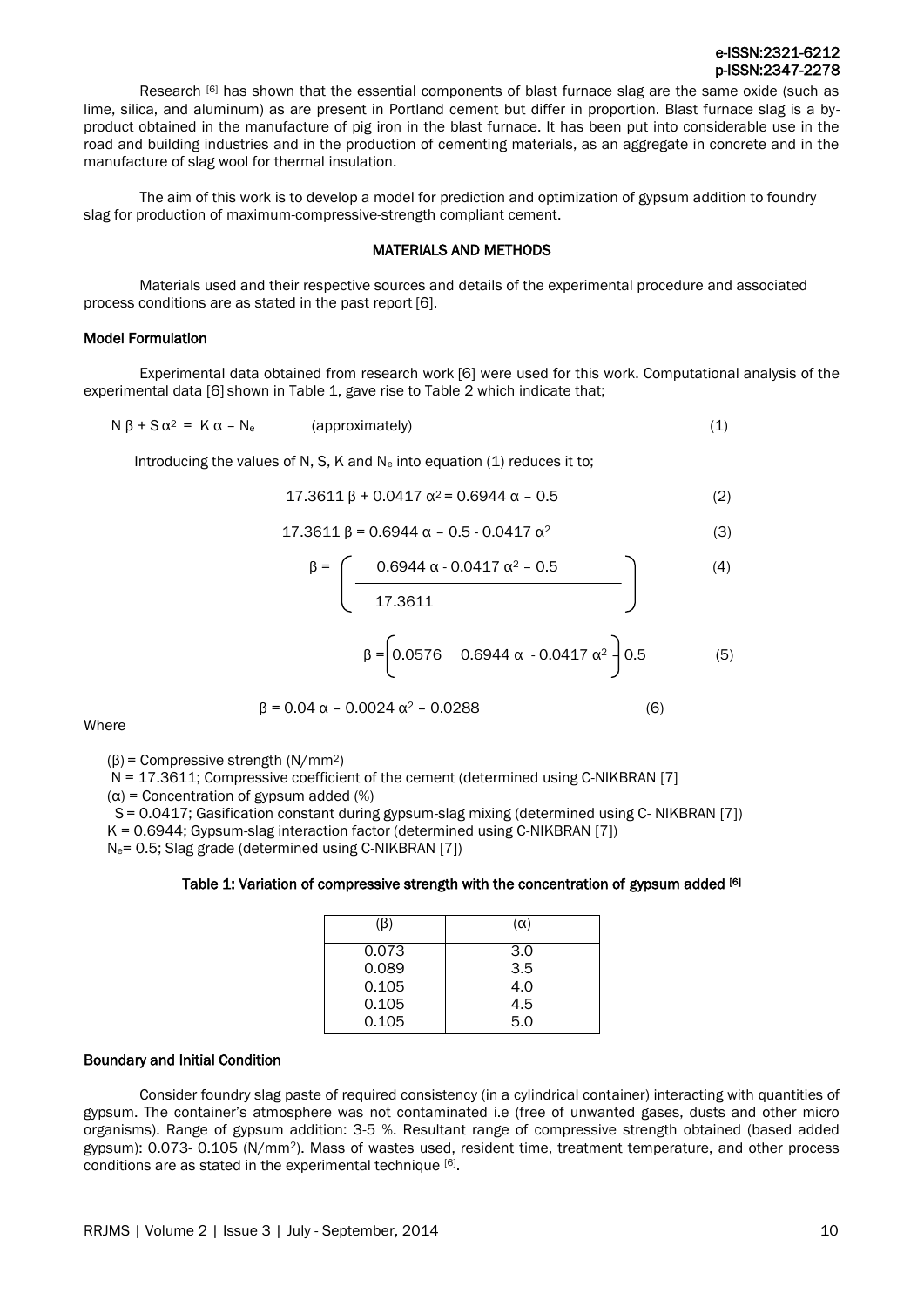

The boundary conditions are: free movement of oxygen across the cylindrical container. At the bottom of the particles, a zero gradient for the gas scalar are assumed and also for the gas phase at the top of the slag paste. The treated slag paste is stationary. The sides of the waste particles are taken to be symmetries.

#### RESULTS AND DISCUSSION

The derived model is equation (6). The computational analysis of Table 1 gave rise to Table 2

### Table 2: Computed parts of model forming equation

| 17.3611β | $0.0417 \alpha^2$ | $0.6944 \alpha$ | 0.5 |
|----------|-------------------|-----------------|-----|
| 0.5374   | 0.0985            | 0.0000          | 0.5 |
| 0.6638   | 0.0985            | 0.1850          | 0.5 |
| 1.1685   | 0.0985            | 0.3700          | 0.5 |
| 1.2546   | 0.0985            | 0.5550          | 0.5 |
| 1.4116   | 0.0985            | 0.7400          | 0.5 |
| 1.4094   | 0.0985            | 0.9250          | 0.5 |

#### Table 3: Variation of 17.3611 β + 0.0417  $\alpha^2$  with 0.6944  $\alpha$  - 0.5

| $17.3611 \beta + 0.0417 \alpha^2$ | $0.6944 \alpha - 0.5$ |
|-----------------------------------|-----------------------|
| 1.6389                            | 1.5832                |
| 2.0559                            | 1.9304                |
| 2.4901                            | 2.2776                |
| 2.6673                            | 2.6248                |
| 2.8654                            | 2.9720                |

#### Model Validation

The validity of the model is strongly rooted on equation (2) where both sides of the equation are correspondingly approximately equal. Table 3 also agrees with equation (2) following the values of 17.3611 β + 0.0417  $\alpha$ <sup>2</sup> and 0.6944  $\alpha$  – 0.5 evaluated from the experimental results in Table 1. Furthermore, the derived model was validated by comparing the compressive strength (of the slag cement) predicted by the model and that obtained from the experiment [6]. This was done using the 4th Degree Model Validity Test Techniques (4th DMVTT); computational, graphical, statistical and deviational analysis<sup>[8]</sup>.

#### *Computational Analysis*

A comparative analysis of the results computed from experimental and model-predicted compressive strength was carried to ascertain the degree of validity of the derived model. This was done by comparing compressive strength per unit gypsum addition obtained by calculations involving experimental results, and modelpredicted results obtained directly from the model.



Figure 1: Coefficient of determination between compressive strength and concentration of gypsum added as obtained from the experiment [6].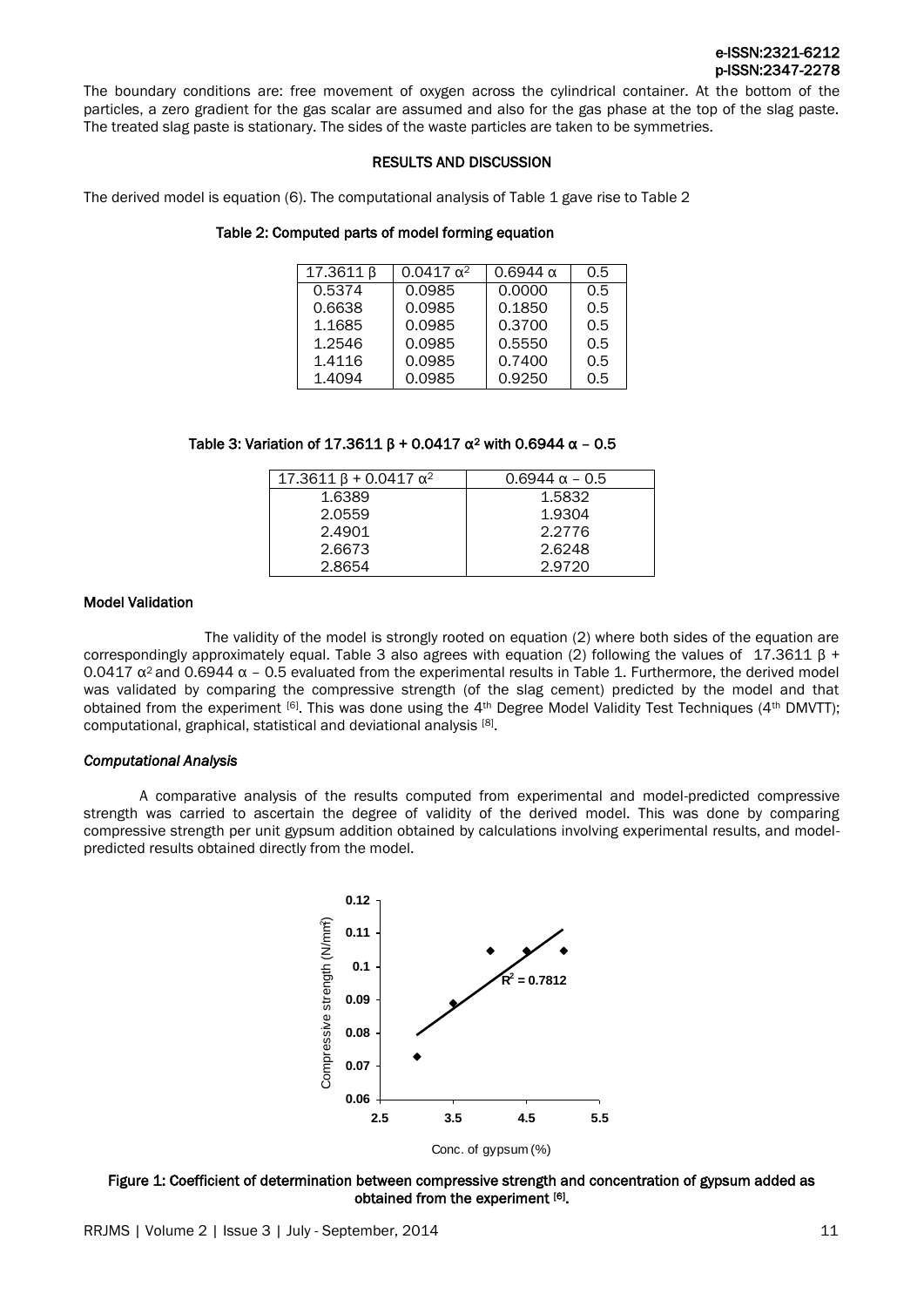

Figure 2: Coefficient of determination between compressive strength and concentration of gypsum added as predicted by model

#### Compressive strength of slag cement per unit gypsum addition  $\beta_{\rm g}$  (N mm<sup>2</sup>/%) was calculated from the equation;

$$
\beta_{\rm g} = \beta / \alpha \tag{7}
$$

Therefore, a plot of compressive strength against concentration of gypsum addition as in Fig. 1 using experimental results in Table 1, gives a slope, S at points (3, 0.073) and (5, 0.105) following their substitution into the mathematical expression;

$$
\beta_{g} = S = \Delta \beta / \Delta \alpha \tag{8}
$$

Equation (8) is detailed as

$$
S = \beta_2 - \beta_1 / \alpha_2 - \alpha_1 \tag{9}
$$

**Where** 

 $Δβ = Change in the compressive strength β<sub>2</sub>, β<sub>1</sub> at two gypsum concentrations α<sub>2</sub>, α<sub>1</sub>. Considering the points (3, 0.073) and (5,$ 0.105) for ( $\alpha_1$ ,  $\beta_1$ ) and ( $\alpha_2$ ,  $\beta_2$ ) respectively, and substituting them into equation (9), gives the slope as 0.0160 N mm<sup>2</sup> /% which is the slag cement compressive strength per unit gypsum addition during the actual experimental process. Also similar plot (as in Fig. 2) using model-predicted results gives a slope. Considering points (3, 0.0696) and (5, 0.1112) for  $(α<sub>1</sub>, β<sub>1</sub>)$  and  $(α<sub>2</sub>, β<sub>2</sub>)$  respectively and substituting them into equation (9) gives the value of slope, S as 0.0208 N mm<sup>2</sup>/%. This is the model-predicted slag cement compressive strength per unit gypsum addition. A comparison of these two values of the slag compressive strength unit gypsum addition shows proximate agreement.

#### *Graphical Analysis*

Comparison of slag cement compressive strength per unit gypsum addition as obtained from experiment [6] and derived model the purpose of validity testing is achieved by considering the R<sup>2</sup> values (coefficient of determination). The values of the correlation coefficient, R calculated from the equation;

 $R = \sqrt{R^2}$  (12)

using the r-squared values (coefficient of determination) from Figs. 1 and 2 show better correlation; 0.9977 for the derived model than for the experiment [6]; 0.8839 respectively between compressive strength and concentration of gypsum added. This is a clear indication that the model predicts accurate and reliable slag cement compressive strength which are in proximate agreement with values from actual the experiment [6], hence confirming the validity of the derived model.

Comparative graphical analysis of Fig. 3 shows very close alignment of the curves from the experimental (ExD) and model-predicted (MoD) slag cement compressive strength per unit gypsum addition respectively. Furthermore, the degree of alignment of these curves is indicative of the proximate agreement between both experimental and model-predicted compressive strength.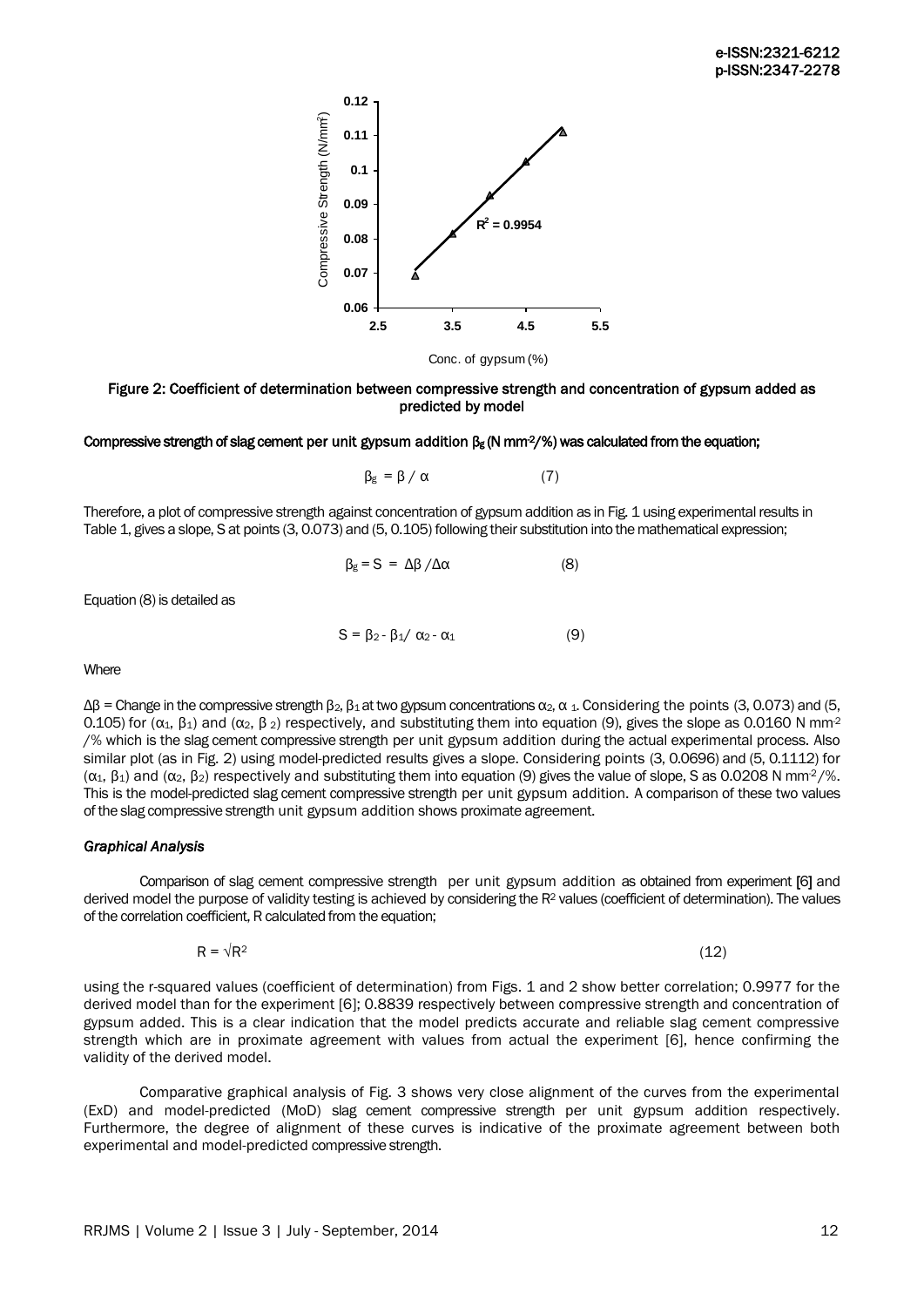

#### Figure 3: Comparison of the compressive strength per unit concentration of gypsum as obtained from experiment [6] and derived model.

#### Deviational Analysis

Critical comparative analysis of compressive strength from experiment [6] and derived model revealed insignificant deviations on the part of the model-predicted values relative to values obtained from the experiment. This is attributed to the fact that the surface properties of the slag material and the physiochemical interactions between the slag material and added gypsum (under the influence of the treatment temperature) which were found to have played vital roles during the process [6] were not considered during the model formulation. This necessitated the introduction of correction factor, to bring the model-predicted compressive strength to those of the corresponding experimental values.

Deviation (Dv) of model-predicted compressive strength from that of the experiment [6] is given by

$$
Dv = \left(\begin{array}{c} \underline{Pc - Ec} \\ \underline{Ec} \end{array}\right) \qquad x \quad 100 \tag{17}
$$

Correction factor (Cr ) is the negative of the deviation i.e

$$
Cr = -Dv \tag{18}
$$

Therefore

$$
Cr = -\left[\frac{P_{C - EC}}{Ec} \times \right] 00 \tag{19}
$$

Where

 Pc = Model-predicted compressive strength (N/mm2)  $Ec = Compressive strength obtained from experiment (N/mm<sup>2</sup>)$  $Cr =$  Correction factor  $(\%)$  $Dv = Deviation (%)$ 

Introduction of the corresponding values of Cr from equation (19) into the model gives exactly the corresponding experimental compressive strength.

Comparative analysis of Figs. 4 and 5 shows that the maximum deviation of the model-predicted slag compressive strength from the corresponding experimental values is less than 12% and quite within the acceptable deviation limit of experimental results.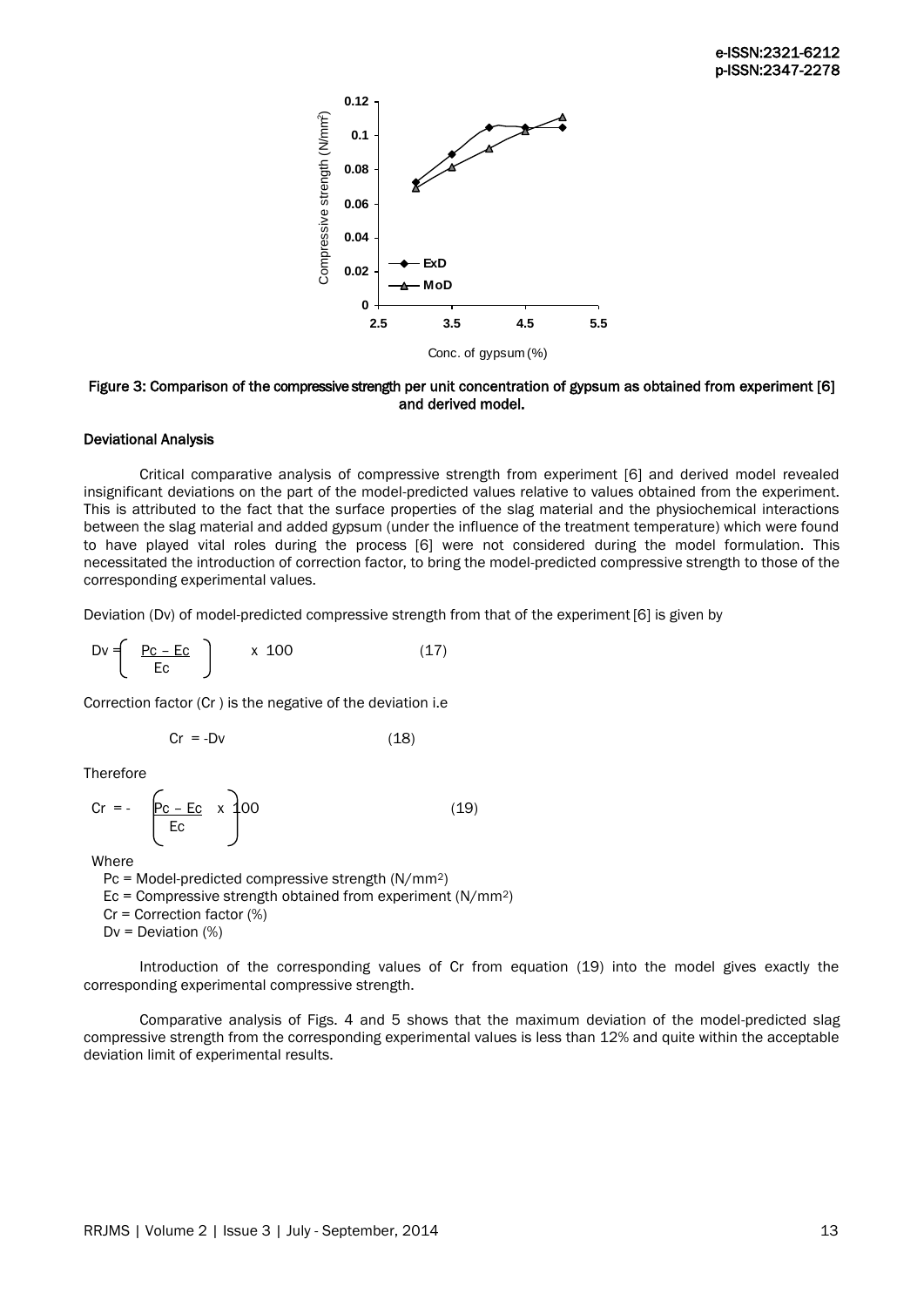

Figure 4: Variation of model-predicted compressive strength with its associated deviation from experimental values



Figure 5: Variation of deviation (of model-predicted compressive strength) concentration of added gypsum

These figures show that least and highest magnitudes of deviation of the model-predicted compressive strength (from the corresponding experimental values) are - 2.29 and -11.62 % which corresponds to compressive strengths: 0.1026 and 0.0928 N/mm<sup>2</sup> as well as concentration of gypsum addition: 4.5 and 4 % respectively.



Figure 6: Variation of correction factor (to model-predicted values) with compressive strength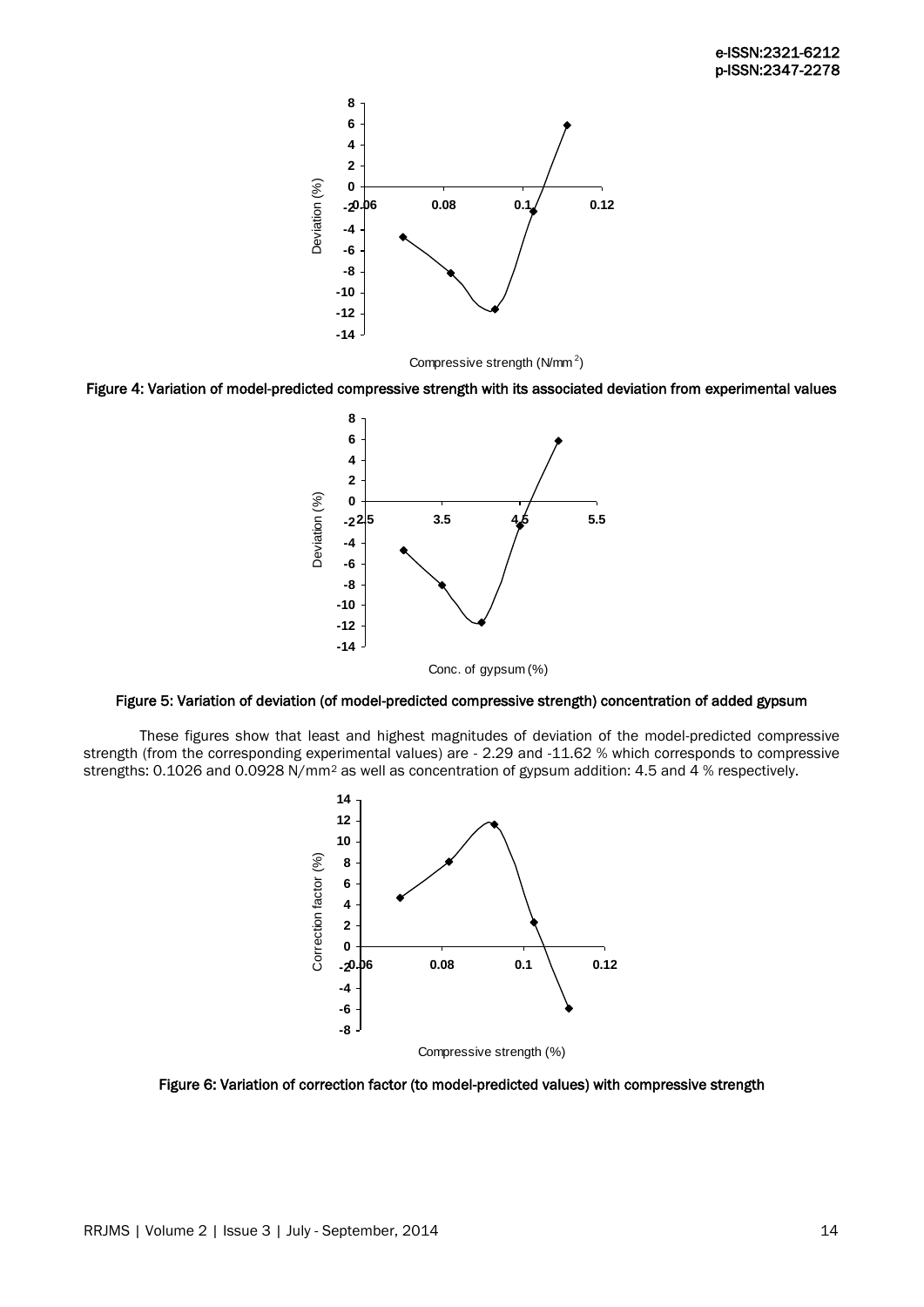

Figure 7: Variation of correction factor (to model-predicted compressive strength) with concentration of gypsum addition.

Analysis of Figs. 4-7 indicates that the orientation of the curve in Figs. 6 and 7 is opposite those of the deviation of model-predicted compressive strength in Figs. 4 and 5. This is because correction factor is the negative of the deviation as shown in equations (18) and (19). It is believed that the correction factor takes care of the effects of the surface properties of the slag material and the physiochemical interaction between the slag material and the added gypsum which (affected experimental results) were not considered during the model formulation. Figs. 6 and 7 indicate that the least and highest magnitudes of correction factor to the model-predicted compressive strength are +2.29 and +11.62 % which corresponds to compressive strengths: 0.1026 and 0.0928 N/mm<sup>2</sup> as well as concentration of gypsum addition: 4.5 and 4 % respectively.

#### Optimization of gypsum addition

Compressive strength predicted by the derived model (equation (6));  $\beta = 0.04 \alpha - 0.0024 \alpha^2 - 0.0288$  is based on the concentration of gypsum addition. Optimization of gypsum addition was achieved by differentiating the derived models (equations (6)) with respect to  $\alpha$  (and equating to zero) in order to determine the value of  $\alpha$  at which β is maximum.

$$
d\beta/d\alpha = 0.04 \alpha - 0.0024 \alpha^2 - 0.0288
$$
 (20)

Differentiation of equations (20) with respect to  $\alpha$  reduces them respectively to;

| $d\beta/d\alpha = 0.0684 - 0.0002 \alpha = 0$ | (21) |
|-----------------------------------------------|------|
| $0.04 - 0.0048 \alpha = 0$                    | (22) |

The value of  $\alpha$  = 8.3333 %, evaluated from equations (22) is the optimum concentration of gypsum addition which invariably gives the maximum compressive strength, β as 0.1378 N/mm<sup>2</sup> on substituting the value of  $α = 8.3333 %$  into the derived model in equation (6).

Confirmation of the maximum and optimum values of  $\beta$  and  $\alpha$  respectively was carried out by substituting an assumed range of values of the concentration of gypsum addition  $\alpha$  = 10, 12, 14, 15, 16, 17 and 20 %.



Figure 8: Predicted maximum compressive strength of the slag cement at predicted optimum concentration of gypsum addition.